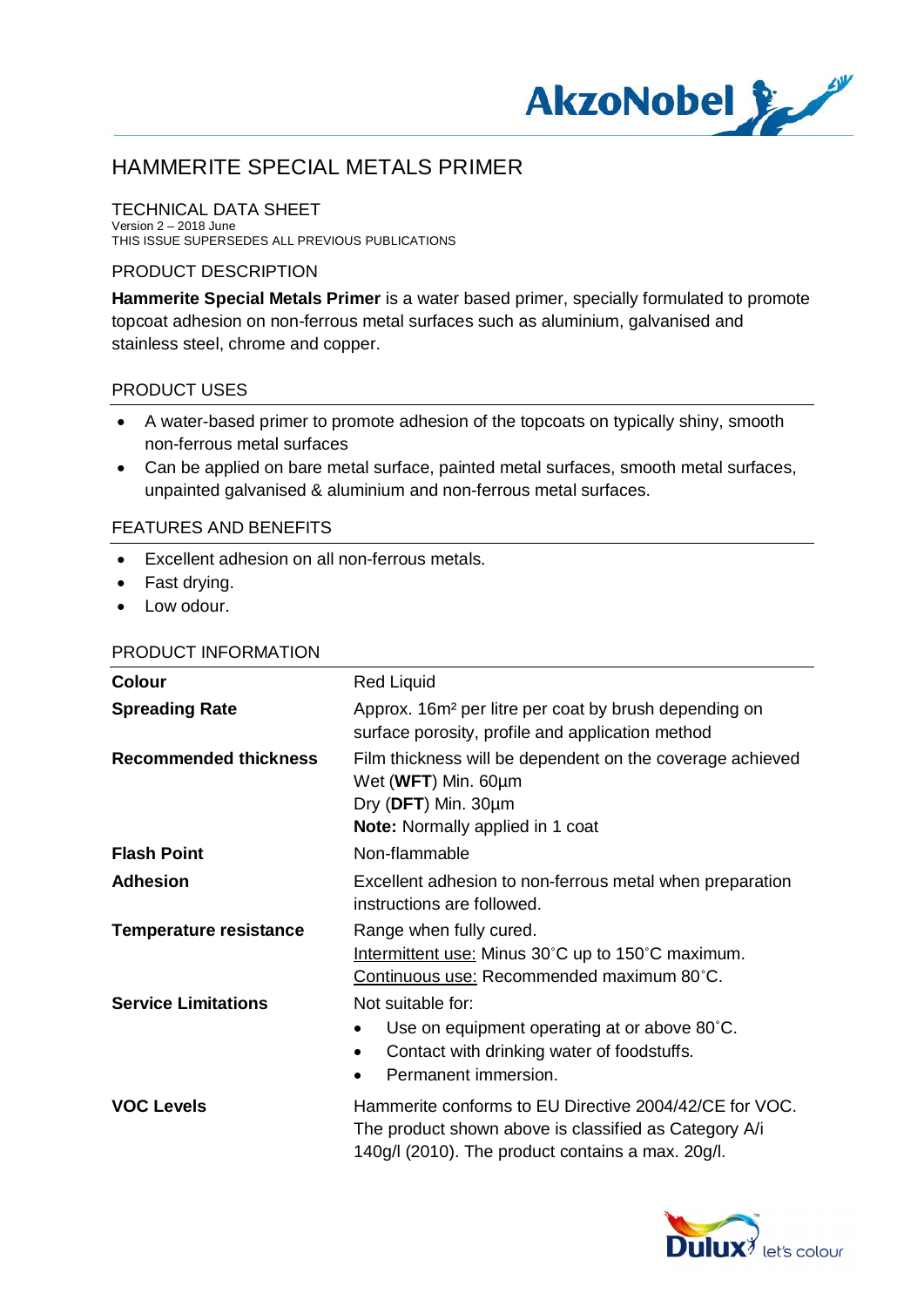

### APPLICATION INFORMATION

| Mixing                                | Stir until homogeneous with a flat paddle.                                                                                                                                                                                                                                                                                   |
|---------------------------------------|------------------------------------------------------------------------------------------------------------------------------------------------------------------------------------------------------------------------------------------------------------------------------------------------------------------------------|
| <b>Application Surface conditions</b> | Surface Temperature between 8 - 30°C. Relative Humidity<br>between 10 - 85 % OR 2°C above dew point minimum.                                                                                                                                                                                                                 |
| Application methods                   | <b>BRUSH</b>                                                                                                                                                                                                                                                                                                                 |
|                                       | Apply one coat.<br>Apply a suitable topcoat after 2 hours.<br><b>CONVENTIONAL SPRAY</b>                                                                                                                                                                                                                                      |
|                                       | No thinning required<br>$\bullet$<br>Recommended pressure; 25-35psi (approximately 2bar)<br>Apply one coat                                                                                                                                                                                                                   |
| <b>Thinner</b>                        | Thinning not recommended. Ready for use after thorough<br>stirring.                                                                                                                                                                                                                                                          |
| <b>Drying Time</b>                    | Under good drying conditions: Touch Dry /Tack-free: 30-60<br>minutes at 23°C.                                                                                                                                                                                                                                                |
| <b>Recoating Time</b>                 | 2 hours at 23°C (drying times will be extended during cold,<br>wet or humid conditions).                                                                                                                                                                                                                                     |
| Cleaning of equipment                 | After use, remove as much product as possible, and then<br>clean immediately with water.                                                                                                                                                                                                                                     |
| <b>Substrates</b>                     | Suitable for priming non-ferrous metal surfaces such as<br>aluminium, galvanised and stainless steel, chrome and<br>copper.                                                                                                                                                                                                  |
| Precautions:                          | Do not apply during cold (below 10°C) or wet weather.                                                                                                                                                                                                                                                                        |
|                                       | Special precautions should be taken to avoid inhalation of<br>dust during surface preparation of pre-1960's paint surfaces<br>over wood and metal as they may contain harmful lead.<br>Not suitable for: Use on equipment operating at or above<br>80°C, or contact with potable water/foodstuffs and<br>permanent immersion |
| <b>Coats Required</b>                 | Apply one or two coats to achieve the recommended<br>minimum dry film thickness.                                                                                                                                                                                                                                             |
| <b>Top Coating</b>                    | Apply Hammerite Direct To Rust Metal Paint after a<br>minimum of 6 hours. For best results allow 24 hours.                                                                                                                                                                                                                   |

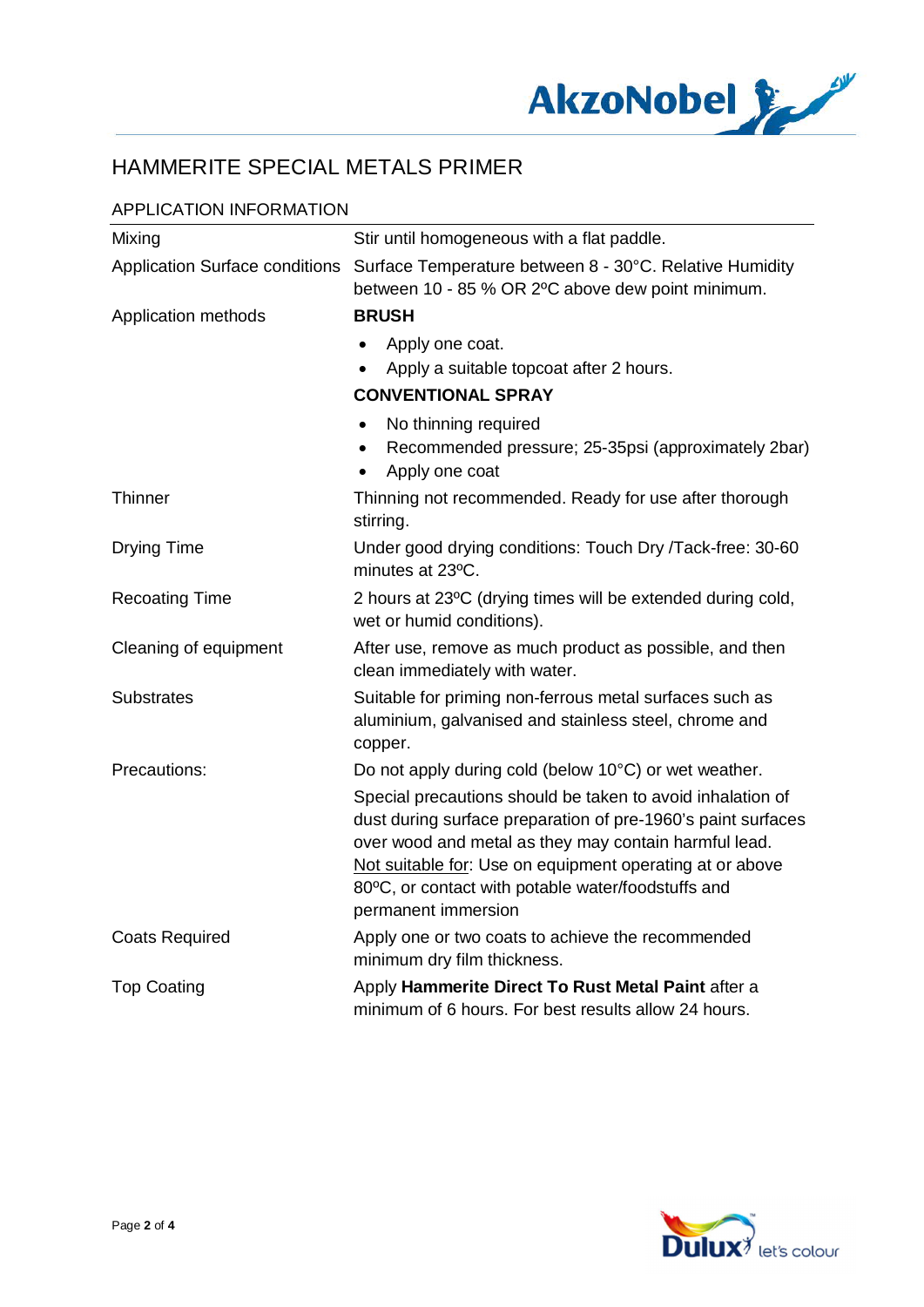

### SURFACE PREPARATION

Special precautions should be taken during surface preparation of pre-1960s paint surfaces over wood and metal as they may contain harmful lead.

- · Ensure surface is clean and free from dirt, grease, oil and salt.
- · For degreasing, use a detergent solution or **Hammerite Brush Cleaner & Thinners**
- · Rinse thoroughly with clean water and allow to dry.
- Remove any loose paint or rust with a wire brush or emery paper.
- · Patch prime any rusty areas with **Hammerite No1 Rust Beater**

### **NEW SURFACES**

· Prime sound, bare areas of non-ferrous metal before applying finishing coats.

### **RUSTY SURFACES**

· Patch prime any rusty areas with **Hammerite No.1 Rust Beater Primer.**

### HEALTH AND SAFETY INFORMATION

**Hammerite** paints contains no added lead.

Avoid contact with skin or eyes. Keep out of reach of children. If accidently swallowed, seek medical advice immediately and show this container to the doctor. Dry sanding, flame cutting and/or welding of the dry paint film will give rise to dust and/or hazardous fumes. Wet sanding should be used wherever possible.

If exposure cannot be avoided by the provision of local exhaust ventilation, suitable respiratory protective equipment should be used. Do not empty into drains or watercourses.

Ensure good ventilation during application and drying. It is recommended to use suitable protective clothing and equipment. To avoid the risk of spillage, always store and transport containers in a secure upright position. Refer to Material Safety Data Sheet for complete information.

| ADDITIONAL INI ONWATION   |                                                                                                                                                               |
|---------------------------|---------------------------------------------------------------------------------------------------------------------------------------------------------------|
| Packaging                 | 250ml and 500ml                                                                                                                                               |
| <b>Storage Conditions</b> | Store in a well-ventilated area below 25°C. Store in a dry,<br>well ventilated area. Protect from extremes of temperature,<br>i.e. frost and strong sunlight. |
| <b>Shelf Life</b>         | Minimum 2 years at 21°C stored in original, unopened<br>container.                                                                                            |
| <b>Disclaimers</b>        | Hammerite is intended for decorative applications and hence<br>is not recommended for heavy industrial or high end<br>performance coatings applications.      |
|                           |                                                                                                                                                               |

### ADDITIONAL INFORMATION